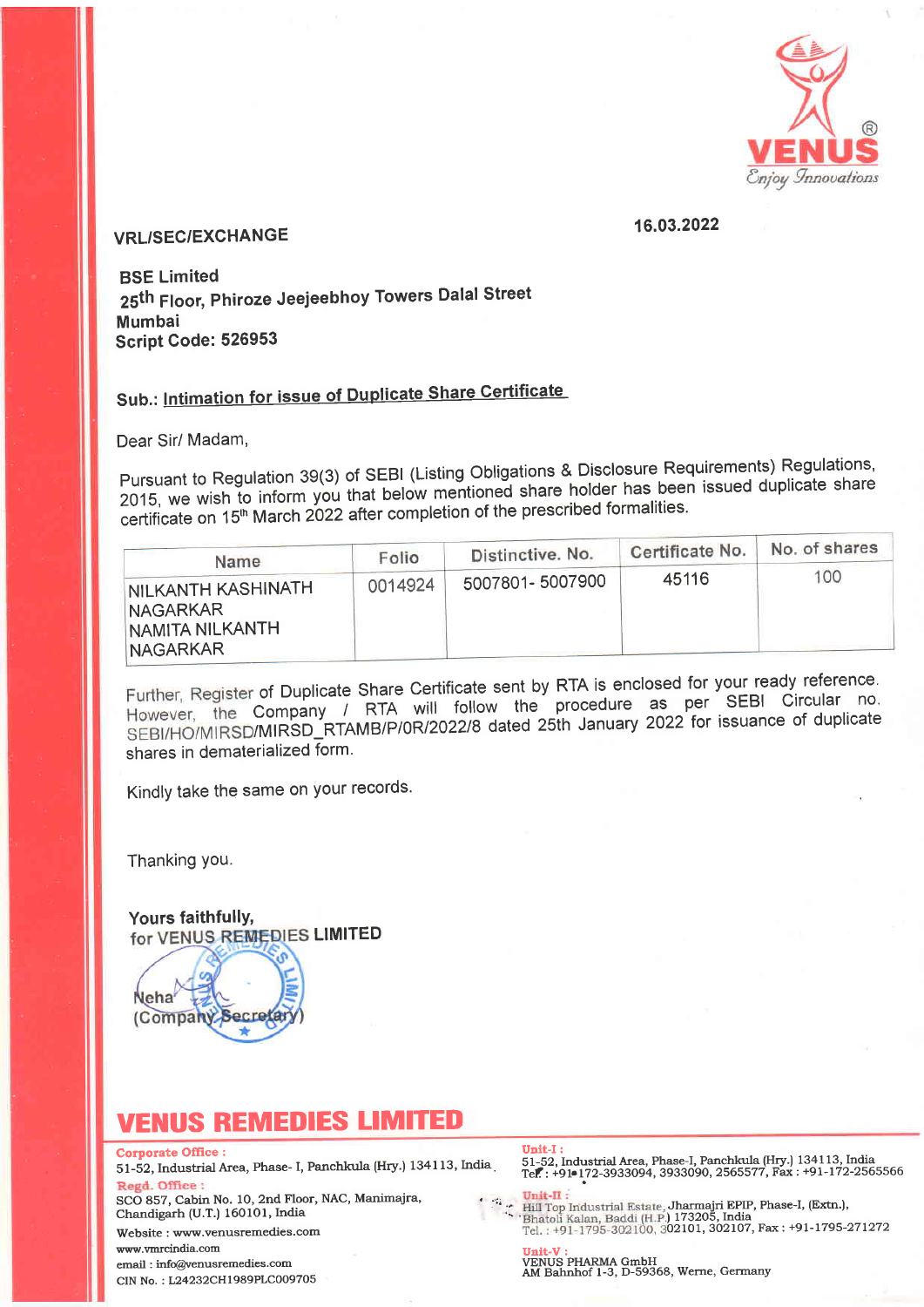

FROM: TN684 TO: TN684

| SR NO.                     | FOLIO NO.<br>SHAREHOLDER'S FROM<br><b>NAME</b>                     |       | TO.   | <b>FROM</b> | TO      | <b>SHARES</b>     | PAID STUS | Deno | Cert MICR<br>Type | From | MICR<br>To |
|----------------------------|--------------------------------------------------------------------|-------|-------|-------------|---------|-------------------|-----------|------|-------------------|------|------------|
| <b>TN684</b><br>15/03/2022 | 0014924<br>NILKANTH KASHINATH NAGARKAR<br>NAMITA NILKANTH NAGARKAR |       |       |             |         |                   |           |      |                   |      |            |
|                            |                                                                    | 28694 | 28694 | 5007801     | 5007900 | 100 OLD 10.00 DUP |           | 100  |                   |      |            |
|                            |                                                                    |       |       |             |         | 100               |           |      |                   |      |            |
|                            |                                                                    | 45116 | 45116 | 5007801     | 5007900 | 100 NEW 10.00     |           | 100  |                   |      |            |
|                            |                                                                    |       |       |             |         | 100               |           |      |                   |      |            |

PRINTED DATE: 15/03/2022 2001 12:00 PAGE NO. 1

------------------------------------------------------------------------------------------------------------